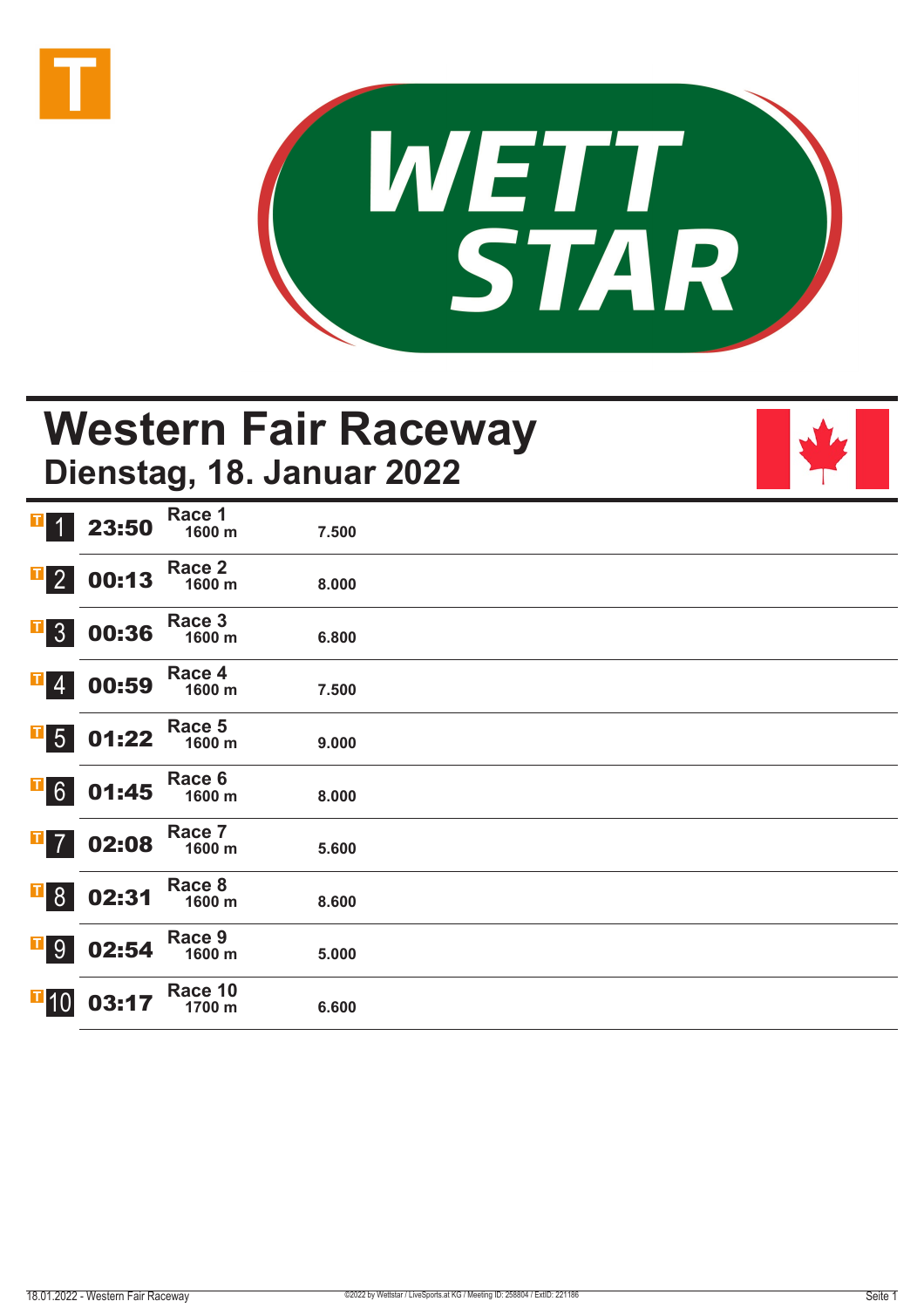| 18.01.2022 - Western Fair Raceway                                                                                                                                                                                                                                                                              |                                                                                                                                                                               |                                                                                                                                                                                                                                                                                |                                                                                                                                             | Rennen #7                                                                                                                                                                                                           |                                                                                                                                                                                                                                                                   |                                                                                                                                                                                                                                                                         |                                                                                                                        |                                                                                                                                                                                                                                                                                                                                                      | Seite 2                                                                                                                                            |
|----------------------------------------------------------------------------------------------------------------------------------------------------------------------------------------------------------------------------------------------------------------------------------------------------------------|-------------------------------------------------------------------------------------------------------------------------------------------------------------------------------|--------------------------------------------------------------------------------------------------------------------------------------------------------------------------------------------------------------------------------------------------------------------------------|---------------------------------------------------------------------------------------------------------------------------------------------|---------------------------------------------------------------------------------------------------------------------------------------------------------------------------------------------------------------------|-------------------------------------------------------------------------------------------------------------------------------------------------------------------------------------------------------------------------------------------------------------------|-------------------------------------------------------------------------------------------------------------------------------------------------------------------------------------------------------------------------------------------------------------------------|------------------------------------------------------------------------------------------------------------------------|------------------------------------------------------------------------------------------------------------------------------------------------------------------------------------------------------------------------------------------------------------------------------------------------------------------------------------------------------|----------------------------------------------------------------------------------------------------------------------------------------------------|
| <b>WANN STARTET IHR PFERD</b>                                                                                                                                                                                                                                                                                  |                                                                                                                                                                               |                                                                                                                                                                                                                                                                                |                                                                                                                                             |                                                                                                                                                                                                                     |                                                                                                                                                                                                                                                                   |                                                                                                                                                                                                                                                                         |                                                                                                                        |                                                                                                                                                                                                                                                                                                                                                      |                                                                                                                                                    |
| Acefortyfourtalon<br>Another Great Pick<br>Aspire Seelster<br><b>Bellas Dragon</b><br><b>Best Kept Secret</b><br>Bet On Brett<br><b>Bet The Limit</b><br><b>Bettors Victory</b><br><b>Brilliant Corners</b><br>Brydown Better Bea<br>Canadian Shadow<br>Century Harlot<br>Clikclakdwnthetrak<br>Come On Barney | 5<br>Comealong<br>6<br>$\overline{2}$<br>$\mathbf{1}$<br>8<br>Determined<br>10<br>$\boldsymbol{9}$<br>5<br>$\overline{3}$<br>8<br>$\overline{2}$<br>8<br>$\overline{4}$<br>10 | Crankys Boy<br>Deadly Action<br>Delightful Chic<br>Dragon Teen<br>Dragon The Line<br>Dreaming Out Loud<br><b>Drivelikeustoleit</b><br>E L Wild Sport<br>Easton Beach<br>Full Race Cam<br>Global Crush<br>Good And Sweet                                                        | 1<br>9<br>9<br>4<br>3<br>3<br>3<br>10<br>$\overline{7}$<br>$\overline{7}$<br>10<br>$\overline{7}$<br>10<br>5                                | Hello You<br>Hopetobefirst<br>llovewhatido<br>In A Hurry<br>Irvine James<br>Jis Mavflower<br>Joey Delicious<br>Justa Bandit<br>Kenny Joe<br>Larjon Ladybug<br>Lets Roar<br>Life Is Better<br>Lili Gl<br>Livin Large | 3<br>5<br>9<br>$\overline{1}$<br>10<br>$\mathbf{1}$<br>$\overline{7}$<br>$\overline{5}$<br>$\overline{5}$<br>$\overline{2}$<br>8<br>$6\phantom{1}$<br>8<br>6                                                                                                      | <b>Magical Albert</b><br>Maintenance Man<br>Make It Come True<br>Mercenary<br>Midway Island<br>Millenium Seelster<br>Mo Bettor<br>Modern Writer<br>Novem Hanover<br>Onemorenigottago<br>Outrageous Song<br>Pacingdownadream<br>Panningfortreasure<br>Pocketfulofpromise | 10                                                                                                                     | 6<br>Premier Joy A<br>5<br>Primetime Seelster<br>6<br><b>Rave Review</b><br>9<br>Remedy<br>9<br>Rising Dragon<br>6<br>River Dali<br>5<br><b>Rolling Rock</b><br>Say It All Sport<br>4<br>Scottish Cheddar<br>Shadow Warrior<br>1<br>8<br>Shes Gold<br>8<br>Sunshine In Mae<br>$\overline{2}$<br>Sweetest Hustle<br>$\overline{4}$<br>The Loan Ranger | 9<br>$\overline{7}$<br>$\overline{2}$<br>$\overline{c}$<br>$\overline{7}$<br>3<br>10<br>4<br>4<br>3<br>$\overline{2}$<br>$\overline{\Lambda}$<br>6 |
|                                                                                                                                                                                                                                                                                                                | <b>WANN STARTET IHR JOCKEY / FAHRER</b>                                                                                                                                       |                                                                                                                                                                                                                                                                                |                                                                                                                                             |                                                                                                                                                                                                                     |                                                                                                                                                                                                                                                                   |                                                                                                                                                                                                                                                                         |                                                                                                                        |                                                                                                                                                                                                                                                                                                                                                      |                                                                                                                                                    |
| Andy Moore<br><b>Braiden Reibeling</b><br><b>Garrett Rooney</b><br>Jonathan Hahn<br>Mark Goddard<br>Robert Doyle<br><b>Scott Coulter</b><br><b>Travis Henry</b>                                                                                                                                                | $\overline{2}$<br>1,2,4,6,8,9<br>1,5,6,10<br>10 <sup>°</sup><br>$\overline{4}$<br>3,4,8,10<br>3,5,7                                                                           |                                                                                                                                                                                                                                                                                | Anthony Haughan<br><b>Brett Macdonald</b><br>George Ketros<br>Lorne House<br>Natasha Dav<br>Ross Battin<br>Scott Wrav<br><b>Tyler Borth</b> |                                                                                                                                                                                                                     | 6.8<br>1,2,4,5,7,8,9<br>9.10<br>1, 2, 7, 10<br>5<br>6<br>3,4,6,7,8,9<br>1,2,3,4,5,8,10                                                                                                                                                                            |                                                                                                                                                                                                                                                                         | Austin Sorrie<br>Donald Rankin<br>J Harris<br>Marc St Louis<br>Paul Mackenzie<br>Rvan Desroche<br><b>Travis Cullen</b> | 3,5,7,8,9<br>3,5,7,10<br>6<br>5.9.10<br>6<br>1,2,3,9,10<br>2.4,9                                                                                                                                                                                                                                                                                     |                                                                                                                                                    |
| <b>WANN STARTET IHR TRAINER</b>                                                                                                                                                                                                                                                                                |                                                                                                                                                                               |                                                                                                                                                                                                                                                                                |                                                                                                                                             |                                                                                                                                                                                                                     |                                                                                                                                                                                                                                                                   |                                                                                                                                                                                                                                                                         |                                                                                                                        |                                                                                                                                                                                                                                                                                                                                                      |                                                                                                                                                    |
| Allan Shelton<br>Cassidy Schneider<br>Dean Wall<br>Douglas Walters<br>George Ketros<br>Jack Wray<br>Jean Belliveau<br>Jodie Cullen<br>Keith Cullen<br>Larry Lane<br>Meg Crone<br>Randy Henry<br><b>Rick Edwards</b><br>Shawn Hyatt<br>William Hamm                                                             | 10<br>1.3.5.7<br>10 <sup>1</sup><br>1<br>9.10<br>$\overline{7}$<br>4<br>4<br>3.10<br>$\overline{2}$<br>8<br>9<br>9<br>8<br>$\overline{2}$                                     | Anthony Beaton<br>Dain Pearson<br>Dominic Gladu<br>Dwayne May<br>George Robinson<br>Janice Mceachern<br>Jeff Graham<br>John Pentland<br>Kendall Rahn<br>Lindsey Kerr<br>Peter Brickman<br>Rebecca Geisel<br><b>Robert Dovle</b><br><b>Stacey Currie</b><br>William Kirkpatrick |                                                                                                                                             | 6<br>$\sqrt{2}$<br>8<br>10<br>6<br>$\overline{4}$<br>5.6.9<br>4<br>8<br>$\sqrt{3}$<br>8<br>5<br>$\overline{A}$<br>5<br>7.10                                                                                         | Benjamin Hollingsworth<br>David Bain<br>Donald Rankin<br>Emma Christoforou<br>Greg Merlo<br>Jason Libby<br>Jeffrey Obrien<br>John Yake<br>Kenneth Mathieson<br>Lorne House<br>Peter Core<br><b>Richard Carroll</b><br><b>Rodney Duford</b><br><b>Teesha Symes</b> | 5,8<br>4.9<br>3.5<br>6<br>1<br>4<br>10<br>8,9<br>6<br>$\sqrt{2}$<br>6<br>$\overline{2}$<br>$\sqrt{2}$<br>$\overline{3}$                                                                                                                                                 |                                                                                                                        | <b>Bernard Desmond</b><br>Dean Nixon<br>Douglas Campbell<br>Francis Guillemette<br><b>Heather Pickett</b><br>Jason Sherman<br>Jeffrey Williamson<br>Jonathan Panos<br>Kyle Bossence<br>Mark Goddard<br>Rachel Andrew<br><b>Richard Griffiths</b><br>Ross Battin<br><b>Tyler Nostadt</b>                                                              | $\overline{7}$<br>3<br>1<br>9<br>3<br>5.10<br>$\overline{2}$<br>5,7<br>10<br>7,9<br>6<br>1                                                         |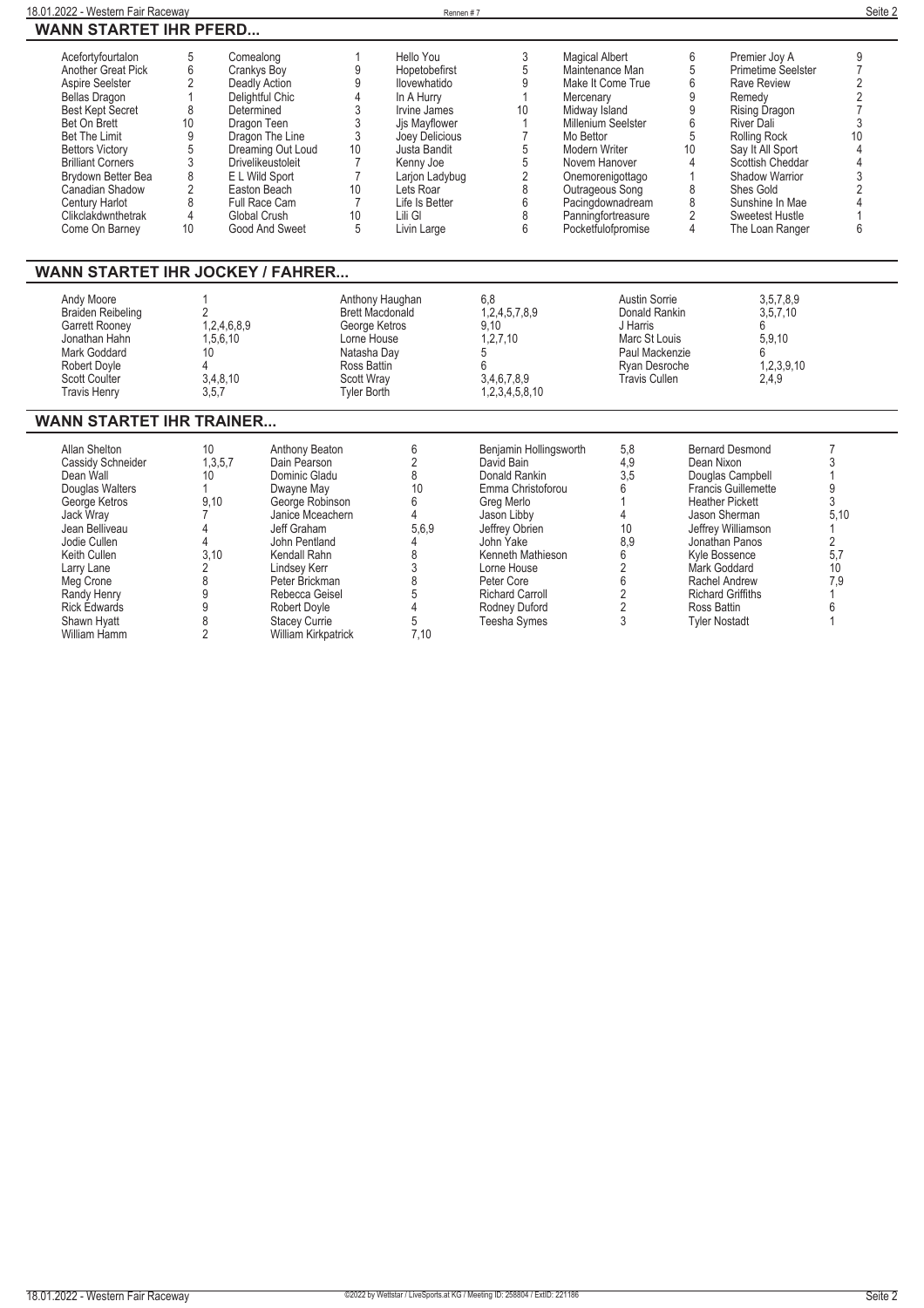**1600 m 7.500**  **Race 1 Rennpreis: 7.500**

| . .                             | ווו טטט<br>7.500                                                                                                                                     | Race I<br>Rennpreis: 7.500                                                     |
|---------------------------------|------------------------------------------------------------------------------------------------------------------------------------------------------|--------------------------------------------------------------------------------|
|                                 |                                                                                                                                                      | FILLIES & MARES - N/W \$5000. LIFETIME (W-ALL) (N/W OF A RACE ALLOWED \$5000.) |
| 23:50                           |                                                                                                                                                      |                                                                                |
|                                 |                                                                                                                                                      |                                                                                |
| 1600<br>1<br>74.4               | <b>Tiger Shark</b><br>4j. rotbraun S (Tigerama - Salem By You)<br>Trainer: Richard Griffiths<br>Besitzer: Richard Griffiths, Thorndale-Jo            |                                                                                |
| ML: 5,0                         | <b>Lorne House</b>                                                                                                                                   |                                                                                |
| $\overline{\mathbf{2}}$<br>61.7 | <b>Bellas Dragon</b><br>3j. rotbraun S (Fear The Dragon - Mcvita Bella<br>Trainer: Douglas Walters<br>Besitzer: Douglas Walters, Springfield-        |                                                                                |
| ML: 11,0                        | Jonathan Hahn                                                                                                                                        |                                                                                |
| 3<br>61.2                       | <b>Onemorenigottago</b><br>4j. rotbraun S (Betterthancheddar - Sissy Bar)<br><b>Trainer: Tyler Nostadt</b><br>Besitzer: Tyler Nostadt, Maidstone, On |                                                                                |
| ML: 55,0                        | <b>Brett Macdonald</b>                                                                                                                               |                                                                                |
| 4<br>70.3                       | <b>Jjs Mayflower</b><br>3j. rotbraun S (Up The Credit - Casimir Rocknr<br>Trainer: Cassidy Schneider<br>Besitzer: Jjs Stables, Grand Valley, On      |                                                                                |
| ML: 3,0                         | <b>Ryan Desroche</b>                                                                                                                                 |                                                                                |
| 5<br>68.0                       | <b>Sweetest Hustle</b><br>3j. rotbraun S (Sportswriter - Sweet Velocity)<br>Trainer: Jeffrey Williamson<br>Besitzer: Rebecca Williamson, Blyth, On   |                                                                                |
| ML: 7,0                         | <b>Garrett Rooney</b>                                                                                                                                |                                                                                |
| 6<br>81.6                       | In A Hurry<br>3j. rotbraun S (Sunshine Beach - Twin B Dayto<br>Trainer: Greg Merlo<br>Besitzer: Greg Merlo, Glencoe, On                              |                                                                                |
| ML: 4,0                         | <b>Tyler Borth</b>                                                                                                                                   |                                                                                |
| 7                               | Comealong<br>4j. grau S (Western Paradise - Philotes Nourrir<br>Trainer: Douglas Campbell                                                            |                                                                                |
| 85.3                            | Besitzer: Lisa Spencer, Camlachie, On                                                                                                                |                                                                                |
| ML: 9,0                         | <b>Andy Moore</b>                                                                                                                                    |                                                                                |
| Ergebnis:                       | Quoten:                                                                                                                                              |                                                                                |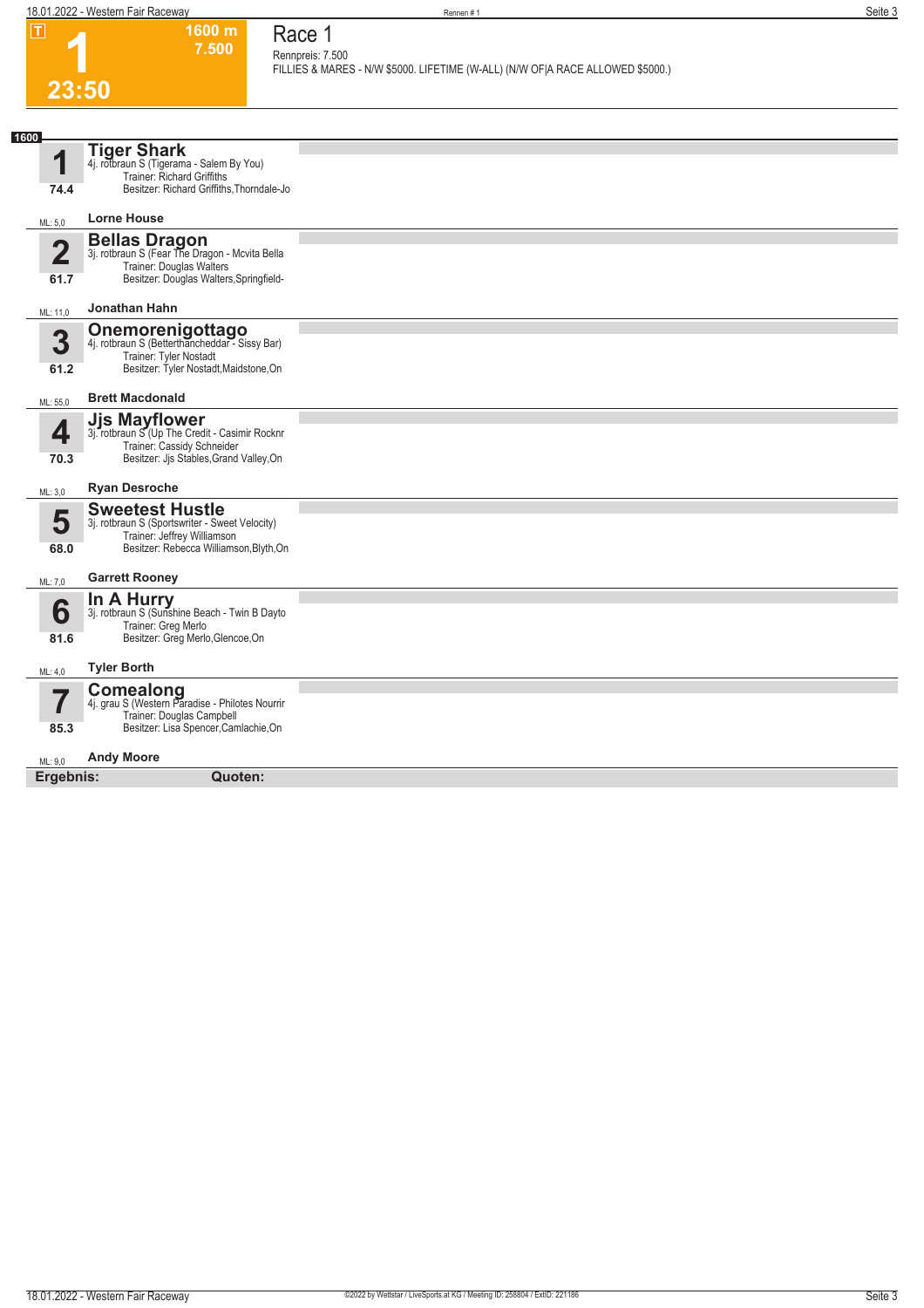| П                               | 1600 m<br>8.000                                                                                                                              | Race 2                                                                                                     |
|---------------------------------|----------------------------------------------------------------------------------------------------------------------------------------------|------------------------------------------------------------------------------------------------------------|
|                                 |                                                                                                                                              | Rennpreis: 8.000<br>FILLIES & MARES - N/W \$10000. LIFETIME (W-ALL) (N/W OF A RACE LAST 5 ALLOWED \$5000.) |
| 00:13                           |                                                                                                                                              |                                                                                                            |
|                                 |                                                                                                                                              |                                                                                                            |
| 1600                            |                                                                                                                                              |                                                                                                            |
| 1<br>68.0                       | <b>Aspire Seelster</b><br>3j. rotbraun S (State Treasurer - Aqua Rosa)<br>Trainer: Rodney Duford<br>Besitzer: Larry Pollard, Harrow, On      |                                                                                                            |
|                                 |                                                                                                                                              |                                                                                                            |
| ML: 24,0                        | <b>Garrett Rooney</b>                                                                                                                        |                                                                                                            |
| $\overline{\mathbf{2}}$<br>70.3 | <b>Canadian Shadow</b><br>6j. grau S (Astronomical - Shadow Song)<br>Trainer: Dain Pearson<br>Besitzer: John Bell, Petrolia, On              |                                                                                                            |
| ML: 9,0                         | <b>Ryan Desroche</b>                                                                                                                         |                                                                                                            |
|                                 |                                                                                                                                              |                                                                                                            |
| 3<br>61.2                       | <b>Panningfortreasure</b><br>3j. rotbraun S (State Treasurer - Panettone)<br>Trainer: Richard Carroll<br>Besitzer: Mark Cadman, Parkhill, On |                                                                                                            |
| ML: 55,0                        | <b>Brett Macdonald</b>                                                                                                                       |                                                                                                            |
| 4<br>59.0                       | <b>Shes Gold</b><br>4j. rotbraun S (Hes Watching - Alpine Gold N)<br>Trainer: Jonathan Panos<br>Besitzer: James Panos, Hanover, On           |                                                                                                            |
| ML: 5,0                         | <b>Braiden Reibeling</b>                                                                                                                     |                                                                                                            |
| 5<br>74.4                       | <b>Rave Review</b><br>6j. rotbraun S (Bettors Delight - Film Critic)<br>Trainer: Lorne House<br>Besitzer: Lorne House, Dutton, On            |                                                                                                            |
| ML: 4,0                         | <b>Lorne House</b>                                                                                                                           |                                                                                                            |
| 6<br>81.6                       | <b>Remedy</b><br>4j. rotbraun S (Sportswriter - Speed Mcqueen)<br>Trainer: William Hamm<br>Besitzer: William Hamm, West Lorne, O             |                                                                                                            |
| ML: 11,0                        | <b>Tyler Borth</b>                                                                                                                           |                                                                                                            |
| $\overline{\mathbf{7}}$<br>68.5 | Larjon Ladybug<br>3j. grau S (Control The Moment - Doinsomethi<br>Trainer: Larry Lane<br>Besitzer: Larry Lane, Goderich, On                  |                                                                                                            |
| ML: 35,0                        | <b>Travis Cullen</b>                                                                                                                         |                                                                                                            |
| Ergebnis:                       | Quoten:                                                                                                                                      |                                                                                                            |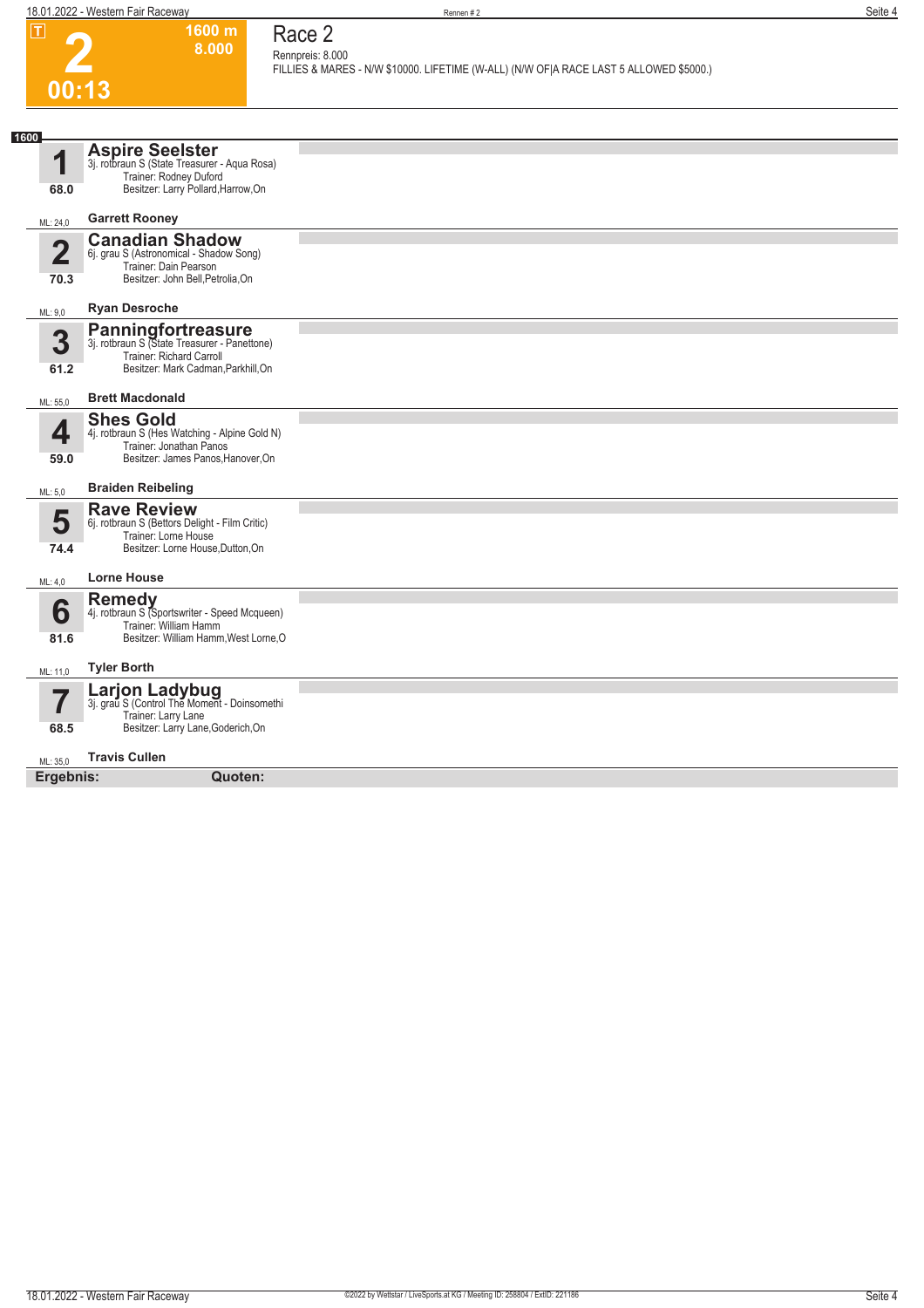

## **Race 3 Rennpreis: 6.800**

**1600 m 6.800** 

**HORSES & GELDINGS - CLAIMING \$15000. - FOR N/W \$30000.|LIFETIME (W-ALL) (N/W \$800 LAST 3 ALLOWED \$8000)** 

| 1600           |                                                                                                                                                |  |  |  |
|----------------|------------------------------------------------------------------------------------------------------------------------------------------------|--|--|--|
| И              | <b>Determined</b><br>5j. rotbraun W (Bettors Delight - U Make Me L<br>Trainer: Dean Nixon                                                      |  |  |  |
| 73.9           | Besitzer: Jay Noye, Clyde River, Pe-Willi                                                                                                      |  |  |  |
| ML: 3,0        | <b>Scott Coulter</b>                                                                                                                           |  |  |  |
| $\overline{2}$ | <b>Shadow Warrior</b><br>4j. grau W (Shadow Play - Sassafras Girl)<br>Trainer: Keith Cullen                                                    |  |  |  |
| 81.6           | Besitzer: Chris Cain-Keith Cullen, Lond                                                                                                        |  |  |  |
| ML: 4,0        | <b>Tyler Borth</b>                                                                                                                             |  |  |  |
| 3<br>77.1      | <b>Hello You</b><br>7j. rotbraun H (Rock N Roll Heaven - Helen Of<br>Trainer: Cassidy Schneider<br>Besitzer: Gino Toscani, Mount Hope, On      |  |  |  |
| ML: 9,0        | <b>Travis Henry</b>                                                                                                                            |  |  |  |
| 4<br>87.1      | <b>Dragon Teen</b><br>4j. rotbraun H (Hes Watching - Dragontina)<br>Trainer: Donald Rankin<br>Besitzer: Donald Rankin Jr, Amherstbur           |  |  |  |
| ML: 5,0        | <b>Donald Rankin</b>                                                                                                                           |  |  |  |
| 5<br>83.9      | <b>Brilliant Corners</b><br>4j. rotbraun W (Betterthancheddar - Thistimeit<br>Trainer: Lindsey Kerr<br>Besitzer: Sally Charlton, Tecumseh-Elli |  |  |  |
| ML: 7,0        | <b>Scott Wray</b>                                                                                                                              |  |  |  |
| 6<br>70.3      | <b>River Dali</b><br>5j. rotbraun H (Dali - Mary Rita Hanover)<br>Trainer: Heather Pickett<br>Besitzer: Michael Arndt, Ripley, On              |  |  |  |
| ML: 11,0       | <b>Ryan Desroche</b>                                                                                                                           |  |  |  |
| 7<br>73.9      | <b>Dragon The Line</b><br>5j. rotbraun W (Dragon Again - Poetic Lady)<br>Trainer: Teesha Symes<br>Besitzer: Michael Goldberg, Toronto, On      |  |  |  |
| ML: 35,0       | <b>Austin Sorrie</b>                                                                                                                           |  |  |  |
|                | Ergebnis:<br>Quoten:                                                                                                                           |  |  |  |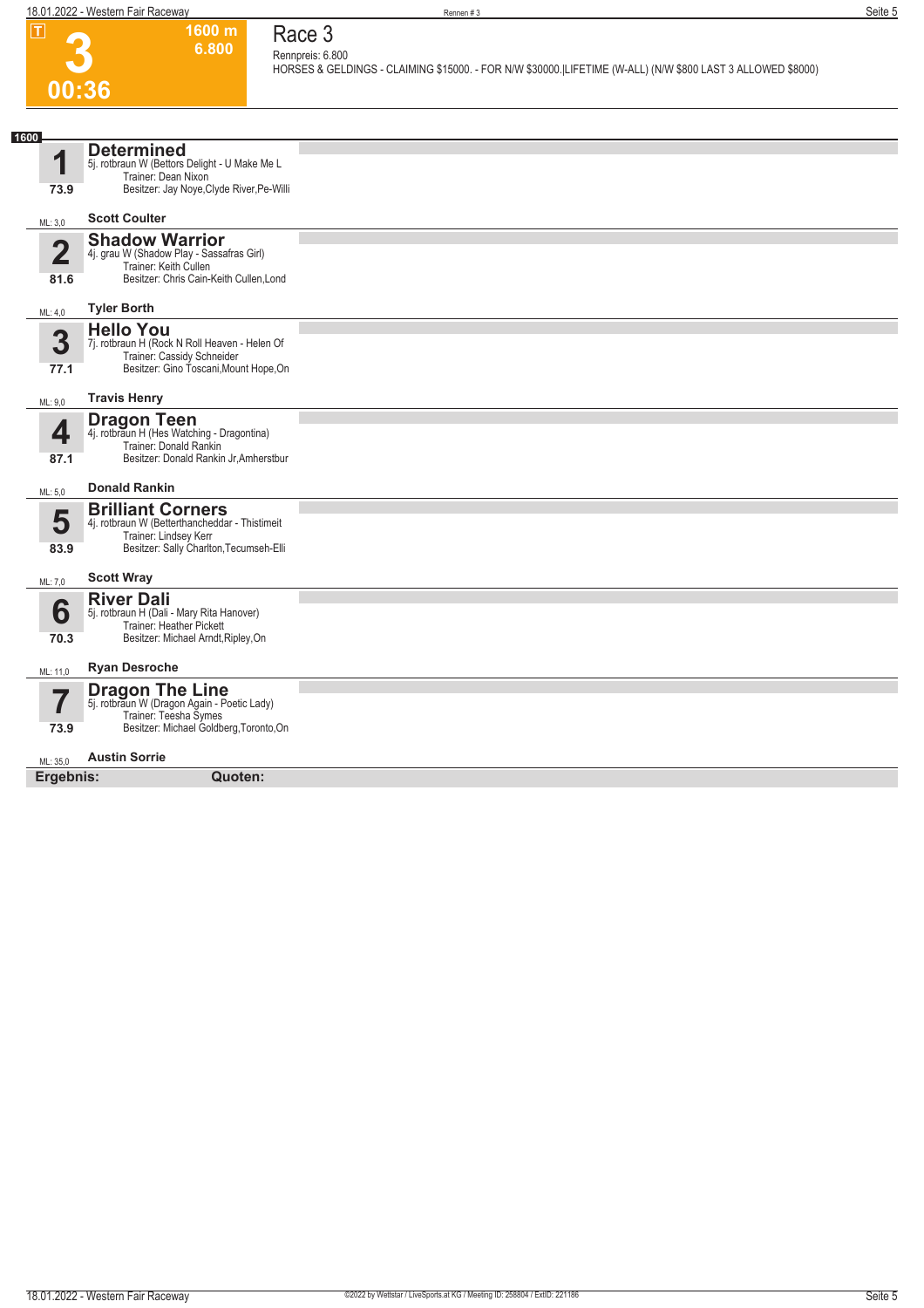**Race 4**

| П                               | 1600 m<br>7.500                                                                                                                               | Race 4                                                                                             |
|---------------------------------|-----------------------------------------------------------------------------------------------------------------------------------------------|----------------------------------------------------------------------------------------------------|
|                                 |                                                                                                                                               | Rennpreis: 7.500<br>FILLIES & MARES - N/W \$5000. LIFETIME (W-ALL) (N/W OF A RACE ALLOWED \$5000.) |
|                                 | 00:59                                                                                                                                         |                                                                                                    |
|                                 |                                                                                                                                               |                                                                                                    |
| 1600                            |                                                                                                                                               |                                                                                                    |
| 1                               | <b>Say It All Sport</b><br>3j. rotbraun S (Sportswriter - Sayitall Bb)<br>Trainer: Jodie Cullen                                               |                                                                                                    |
| 68.5                            | Besitzer: Travis Cullen, Dundas, On                                                                                                           |                                                                                                    |
| ML: 3,0                         | <b>Travis Cullen</b>                                                                                                                          |                                                                                                    |
| $\overline{\mathbf{2}}$<br>61.2 | <b>Delightful Chic</b><br>3j. rotbraun S (Bettors Delight - Hi Maintenanc<br>Trainer: Jean Belliveau<br>Besitzer: Sue Marie Danko, Cambridge, |                                                                                                    |
|                                 | <b>Brett Macdonald</b>                                                                                                                        |                                                                                                    |
| ML: 35,0                        | <b>Scottish Cheddar</b>                                                                                                                       |                                                                                                    |
| 3                               | 4j. rotbraun S (Betterthancheddar - Scottish Q<br>Trainer: Robert Doyle<br>Besitzer: Daniel Mead, Rockwood, On                                |                                                                                                    |
| ML: 4,0                         | <b>Robert Doyle</b>                                                                                                                           |                                                                                                    |
| 4<br>81.6                       | <b>Novem Hanover</b><br>3j. rotbraun S (Bettors Delight - Nine Lives Ha<br>Trainer: John Pentland<br>Besitzer: John Pentland, London, On      |                                                                                                    |
| ML: 5,0                         | <b>Tyler Borth</b>                                                                                                                            |                                                                                                    |
| 5<br>68.0                       | Pocketfulofpromise<br>4j. rotbraun S (Up The Credit - Gilbird Hanover<br>Trainer: David Bain<br>Besitzer: David & Nathan Bain, Woodsl         |                                                                                                    |
| ML: 11,0                        | <b>Garrett Rooney</b>                                                                                                                         |                                                                                                    |
| 6<br>73.9                       | <b>Clikclakdwnthetrak</b><br>3j. grau S (Sportswriter - Clik Clik)<br>Trainer: Jason Libby<br>Besitzer: On Douglas Dunbar-Brad Du             |                                                                                                    |
| ML: 7,0                         | <b>Scott Coulter</b>                                                                                                                          |                                                                                                    |
| $\overline{\mathbf{7}}$<br>83.9 | <b>Sunshine In Mae</b><br>4j. rotbraun S (Sunshine Beach - Laura Mae)<br>Trainer: Janice Mceachern<br>Besitzer: Janice Mceachern, Alvinston,  |                                                                                                    |
| ML: 9,0                         | <b>Scott Wray</b>                                                                                                                             |                                                                                                    |
| Ergebnis:                       | Quoten:                                                                                                                                       |                                                                                                    |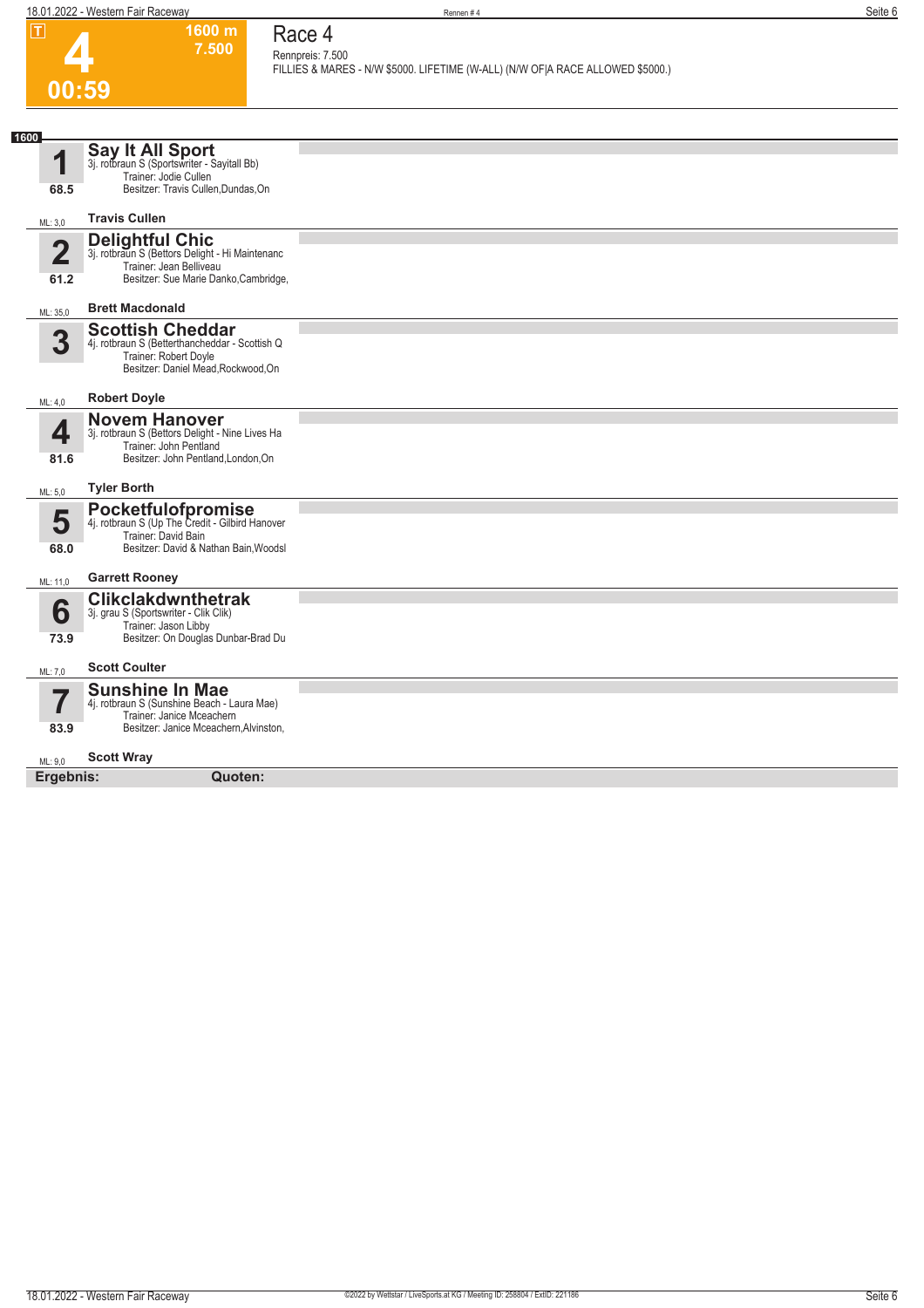

**1600 m**

**Race 5 Rennpreis: 9.000**

**HORSES & GELDINGS - N/W \$5000. LAST 3 (W/O \$7000. LAST|5 N/E)A.E. CLAIMING \$25000. (W-ALL)** 

| 1600                            |                                                                                                                                                    |                                                                         |                        |                      |                                                            |                                                                                                                                     |
|---------------------------------|----------------------------------------------------------------------------------------------------------------------------------------------------|-------------------------------------------------------------------------|------------------------|----------------------|------------------------------------------------------------|-------------------------------------------------------------------------------------------------------------------------------------|
| 1<br>61.2                       | <b>Justa Bandit</b><br>5j. rotbraun W (Sunshine Beach - Elle Sait Du<br>Trainer: Benjamin Hollingsworth<br>Besitzer: Michael Goldberg, Toronto, On |                                                                         |                        |                      |                                                            |                                                                                                                                     |
| ML: 35,0                        | <b>Brett Macdonald</b>                                                                                                                             |                                                                         |                        |                      |                                                            |                                                                                                                                     |
| $\overline{\mathbf{2}}$<br>68.0 | <b>Hopetobefirst</b><br>14j. rotbraun W (Sagebrush - Hopetobebest)<br>Trainer: Stacey Currie<br>Besitzer: Stacey Currie, Guelph, On                | 22.12 Rideau Carleton<br>15.12 Rideau Carleton<br>08.12 Rideau Carleton | $\mathbf{2}$<br>5<br>1 | 1600<br>1600<br>1600 | 1.7 Toth Emil<br>12.3 Toth Emil<br>37,8 Lacaille Sylvain G | Aaronsmattjesty, Hopetobefirst, Tradeeditor<br>Tradeeditor, Aaronsmattjesty, Poweroff<br>Hopetobefirst, Gibsonontherocks, Tradeedit |
| ML: 3,0                         | <b>Marc St Louis</b>                                                                                                                               | 05.12 Rideau Carleton<br>01.12 Rideau Carleton                          | 8<br>1                 | 1600<br>1600         | 8.5 Mc Donald Gary F<br>1,4 Brown Gord D                   | Hillsideace, Picknscoop, Xexy<br>Hopetobefirst, Salute, Theplatinumquy                                                              |
| 3<br>48.1                       | <b>Bettors Victory</b><br>6j. rotbraun W (Bettors Delight - Fillys Victory)<br>Trainer: Jason Sherman<br>Besitzer: Bert & Betty Sherman, Dorche    |                                                                         |                        |                      |                                                            |                                                                                                                                     |
| ML: 4,0                         | Natasha Day                                                                                                                                        |                                                                         |                        |                      |                                                            |                                                                                                                                     |
| ◢<br>87.1                       | <b>Kenny Joe</b><br>6j. grau W (Shadow Play - Real City Blues)<br>Trainer: Donald Rankin<br>Besitzer: Kevin Gillis, Windsor, On                    |                                                                         |                        |                      |                                                            |                                                                                                                                     |
| ML: 5,0                         | <b>Donald Rankin</b>                                                                                                                               |                                                                         |                        |                      |                                                            |                                                                                                                                     |
| 5<br>61.7                       | <b>Mo Bettor</b><br>6j. rotbraun W (Bettors Delight - Sarahs Creek<br>Trainer: Jeff Graham<br>Besitzer: Karry Howard, Wardsville, On               |                                                                         |                        |                      |                                                            |                                                                                                                                     |
| ML: 13,0                        | Jonathan Hahn                                                                                                                                      |                                                                         |                        |                      |                                                            |                                                                                                                                     |
| 6<br>73.9                       | <b>Good And Sweet</b><br>6j. rotbraun W (Sweet Lou - Feels Good)<br>Trainer: Kyle Bossence<br>Besitzer: Steven Colvin, Teeswater, On               |                                                                         |                        |                      |                                                            |                                                                                                                                     |
| ML: 7,0                         | <b>Austin Sorrie</b>                                                                                                                               |                                                                         |                        |                      |                                                            |                                                                                                                                     |
| 7<br>77.1                       | <b>Maintenance Man</b><br>6j. grau W (Bettors Delight - Double Flip)<br>Trainer: Cassidy Schneider<br>Besitzer: Colonel Schneider Jr, Arthur-K     |                                                                         |                        |                      |                                                            |                                                                                                                                     |
| ML: 9,0                         | <b>Travis Henry</b>                                                                                                                                |                                                                         |                        |                      |                                                            |                                                                                                                                     |
| 8<br>81.6                       | Acefortyfourtalon<br>11j. rotbraun W (Daylon Frontier - Galyn Fanta<br>Trainer: Rebecca Geisel<br>Besitzer: M Suzanne Sloan, Owen Sou              |                                                                         |                        |                      |                                                            |                                                                                                                                     |
| ML: 11,0                        | <b>Tyler Borth</b>                                                                                                                                 |                                                                         |                        |                      |                                                            |                                                                                                                                     |
| Ergebnis:                       | Quoten:                                                                                                                                            |                                                                         |                        |                      |                                                            |                                                                                                                                     |
|                                 |                                                                                                                                                    |                                                                         |                        |                      |                                                            |                                                                                                                                     |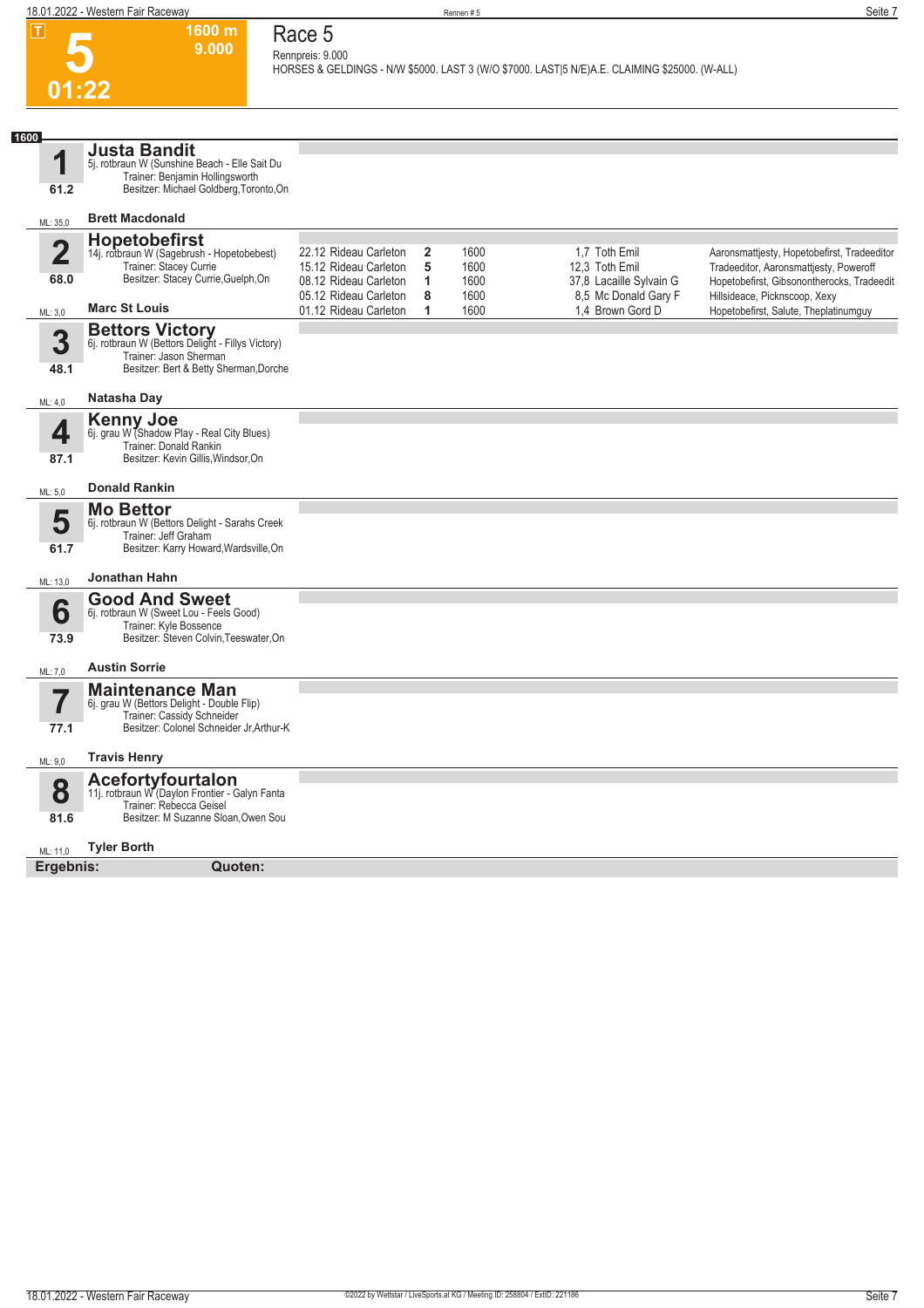**1600 m 8.000**  **Race 6 Rennpreis: 8.000**

**6**

**HORSES & GELDINGS - N/W \$3500. LAST 3 OR \$5500. LAST 5|(W/O \$5500. LAST 5 N/E)** 

| 01:45                           |                                                                                                                                               |  |
|---------------------------------|-----------------------------------------------------------------------------------------------------------------------------------------------|--|
| 1600                            |                                                                                                                                               |  |
| 1<br>61.7                       | <b>Make It Come True</b><br>5j. rotbraun W (Captaintreacherous - Dream O<br>Trainer: Jeff Graham<br>Besitzer: Karry Howard, Wardsville, On    |  |
| ML: 5,0                         | Jonathan Hahn                                                                                                                                 |  |
| $\overline{\mathbf{2}}$<br>68.0 | Livin Large<br>6j. rotbraun W (Living It Up - Lucks Pleasure)<br>Trainer: George Robinson<br>Besitzer: George Robinson, Windsor, O            |  |
| ML: 3,0                         | <b>Garrett Rooney</b>                                                                                                                         |  |
| 3<br>68.5                       | <b>The Loan Ranger</b><br>9j. grau W (Up The Credit - Mystical Seelster)<br>Trainer: Peter Core<br>Besitzer: Donald & Heather Mcgregor,       |  |
| ML: 7,0                         | J Harris                                                                                                                                      |  |
| 4<br>73.9                       | <b>Another Great Pick</b><br>12j. grau W (Charms Shark - Uncovered)<br>Trainer: Ross Battin<br>Besitzer: Ross Battin, Monkton-Dr Paul         |  |
| ML: 13,0                        | <b>Ross Battin</b>                                                                                                                            |  |
| 5<br>83.9                       | <b>Magical Albert</b><br>8j. rotbraun W (Mach Three - Illusionist)<br>Trainer: Anthony Beaton<br>Besitzer: David Lumsden, Ancaster, On        |  |
| ML: 35,0                        | <b>Anthony Haughan</b>                                                                                                                        |  |
| 6<br>72.6                       | <b>Life Is Better</b><br>6j. rotbraun H (Betterthancheddar - Alethia)<br>Trainer: Kenneth Mathieson<br>Besitzer: Kenneth Mathieson, Hamilton- |  |
| ML: 9,0                         | <b>Paul Mackenzie</b>                                                                                                                         |  |
| 7<br>83.9                       | <b>Millenium Seelster</b><br>6j. grau W (Sunshine Beach - Maurockin)<br>Trainer: Emma Christoforou<br>Besitzer: Emma Christoforou, Moffat, On |  |
| ML: 11,0                        | <b>Scott Wray</b>                                                                                                                             |  |
| Ergebnis:                       | Quoten:                                                                                                                                       |  |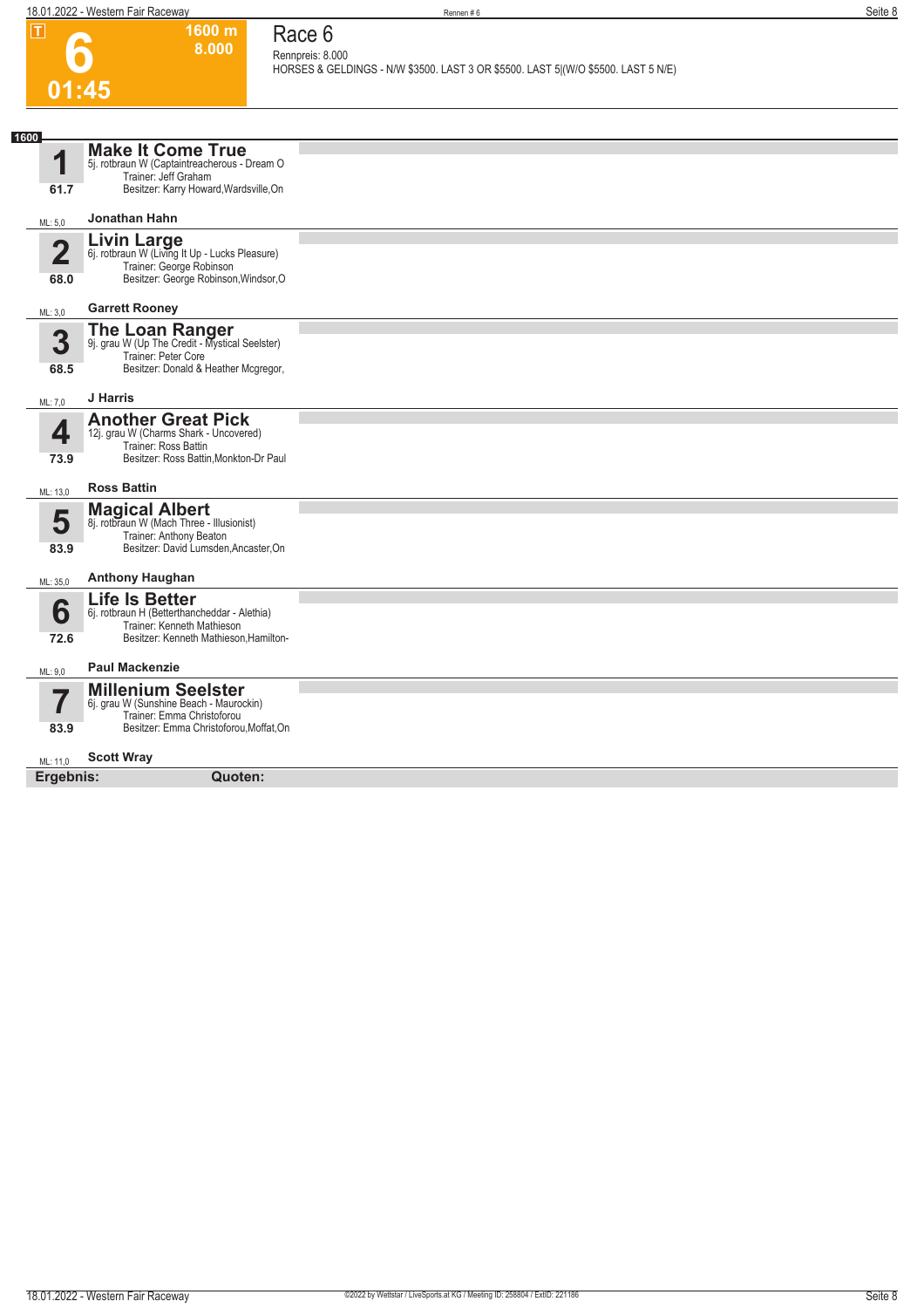**02:08**

| ס-<br>L |  |
|---------|--|

**1600 m 5.600** 

## **Race 7 Rennpreis: 5.600**

**HORSES & GELDINGS - CLAIMING \$15000. - FOR N/W \$12000.|LIFETIME (W-ALL) OR A RACE IN 2021/22 (N/W OF A RACE|LAST 10 ALLOWED \$4000.)** 

| 1600                            |                                                                                                                                                |  |
|---------------------------------|------------------------------------------------------------------------------------------------------------------------------------------------|--|
| 1<br>77.1                       | <b>Joey Delicious</b><br>4j. grau H (Up The Credit - Artiscapesdgate)<br>Trainer: Cassidy Schneider<br>Besitzer: Jis Stables, Grand Valley, On |  |
| ML: 4,0                         | <b>Travis Henry</b>                                                                                                                            |  |
| $\overline{\mathbf{2}}$<br>87.1 | <b>Full Race Cam</b><br>6j. rotbraun W (Mach Three - Cameron D Art)<br>Trainer: William Kirkpatrick<br>Besitzer: William Kirkpatrick, On-Pamel |  |
| ML: 9,0                         | <b>Donald Rankin</b>                                                                                                                           |  |
| 3<br>74.4                       | <b>Rising Dragon</b><br>8j. rotbraun W (Dragon Again - Cheshire Kitty)<br>Trainer: Bernard Desmond<br>Besitzer: Bernard Desmond, London, On    |  |
| ML: 5,0                         | <b>Lorne House</b>                                                                                                                             |  |
| 4<br>61.2                       | <b>Drivelikeustoleit</b><br>4j. rotbraun W (In The Irons - Major Story)<br>Trainer: Rachel Andrew<br>Besitzer: Rachel Andrew, Puslinch, On     |  |
| ML: 3,0                         | <b>Brett Macdonald</b>                                                                                                                         |  |
| 5<br>73.9                       | <b>Primetime Seelster</b><br>4j. rotbraun H (Control The Moment - Porsche<br>Trainer: Kyle Bossence<br>Besitzer: Kyle Bossence, Arthur, On     |  |
| ML: 7,0                         | <b>Austin Sorrie</b>                                                                                                                           |  |
| 6<br>83.9                       | E L Wild Sport<br>4j. grau H (Sportswriter - Wild Today)<br>Trainer: Jack Wray<br>Besitzer: James Edward Lewis, Angus,                         |  |
| ML: 35,0                        | <b>Scott Wray</b>                                                                                                                              |  |
| Ergebnis:                       | Quoten:                                                                                                                                        |  |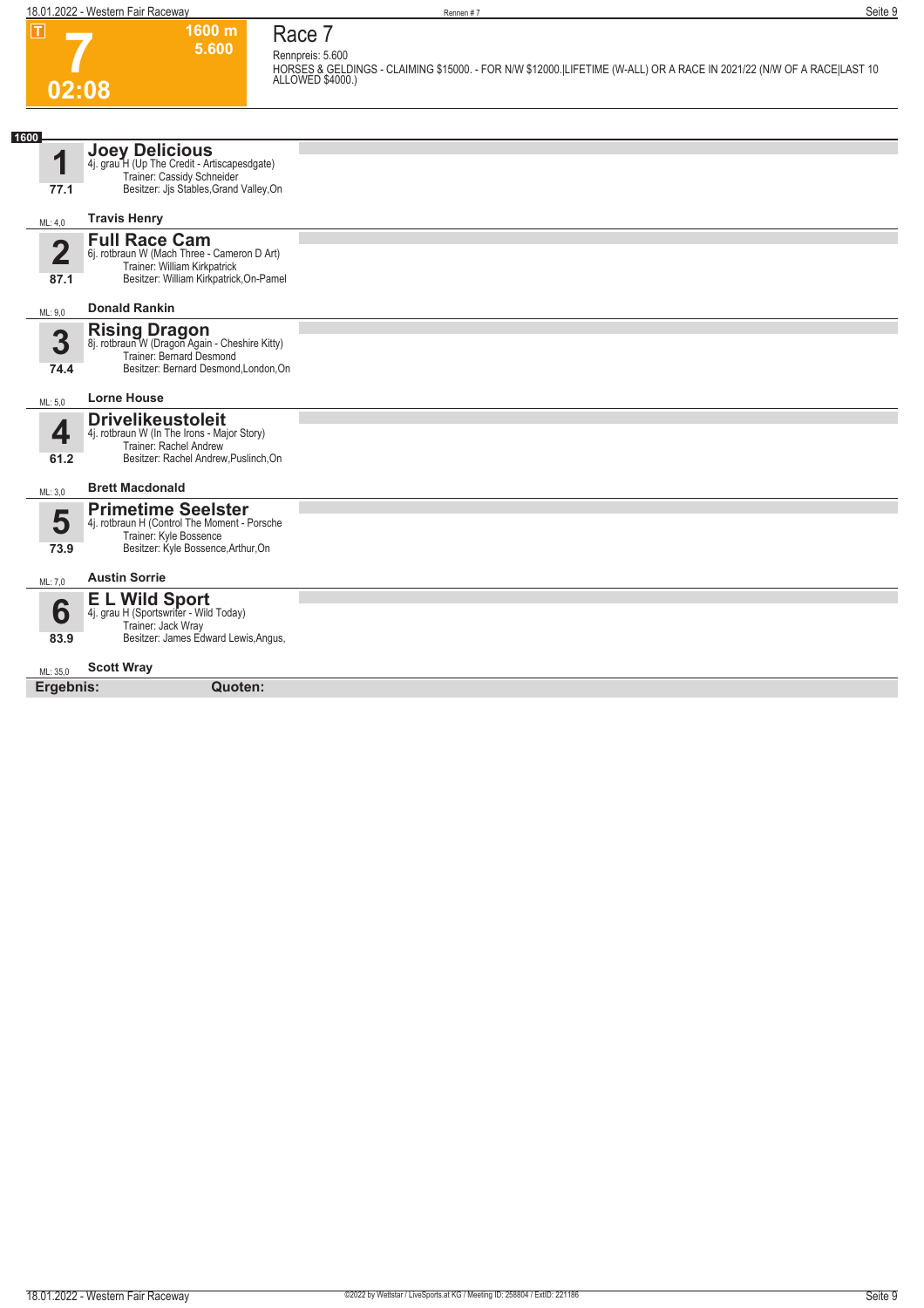**1600 m 8.600**  **Race 8**

**8** 

|                |                                                                          | Rennpreis: 8.600                                                                                                              |
|----------------|--------------------------------------------------------------------------|-------------------------------------------------------------------------------------------------------------------------------|
| 02:31          |                                                                          | FILLIES & MARES - N/W \$25000. LIFETIME (W-ALL)(N/W OF A RACE LAST 5 ALLOWED \$5000.) A.E. N/W \$28500 LIFE (DRAW<br>OUTSIDE) |
|                |                                                                          |                                                                                                                               |
| 1600           |                                                                          |                                                                                                                               |
| 1              | <b>Outrageous Song</b><br>4j. rotbraun S (Sportswriter - Outrageous Stor |                                                                                                                               |
| 73.9           | Trainer: Benjamin Hollingsworth<br>Besitzer: On Michael Goldberg-Benjam  |                                                                                                                               |
| ML: 5,0        | <b>Scott Coulter</b>                                                     |                                                                                                                               |
|                | Lili Gl                                                                  |                                                                                                                               |
| $\overline{2}$ | 4j. rotbraun S (Up The Credit - Galway Hooker<br>Trainer: Dominic Gladu  |                                                                                                                               |
| 73.9           | Besitzer: Qc 9228 2599 Quebec Inc-Ro                                     |                                                                                                                               |
| ML: 28,0       | <b>Austin Sorrie</b>                                                     |                                                                                                                               |
|                | <b>Lets Roar</b>                                                         |                                                                                                                               |
| 3              | 4j. rotbraun S (Shadow Play - Tiger Style)<br>Trainer: Meg Crone         |                                                                                                                               |
| 83.9           | Besitzer: Hutt Racing Stable, Malvern, P                                 |                                                                                                                               |
| ML: 4,0        | <b>Anthony Haughan</b>                                                   |                                                                                                                               |
|                | Pacingdownadream<br>4j. rotbraun S (Captaintreacherous - American        |                                                                                                                               |
| 4              | Trainer: John Yake                                                       |                                                                                                                               |
| 61.2           | Besitzer: Douglas Millard, Woodstock, O                                  |                                                                                                                               |
| ML: 7,0        | <b>Brett Macdonald</b>                                                   |                                                                                                                               |
|                | <b>Best Kept Secret</b><br>5j. rotbraun S (Astronomical - Haliberri)     |                                                                                                                               |
| 5              | Trainer: Shawn Hyatt                                                     |                                                                                                                               |
| 81.6           | Besitzer: John Bell, Petrolia, On                                        |                                                                                                                               |
| ML: 11,0       | <b>Tyler Borth</b>                                                       |                                                                                                                               |
|                | <b>Brydown Better Bea</b>                                                |                                                                                                                               |
| 6              | 4j. rotbraun S (Betterthancheddar - Lily Ellie)<br>Trainer: Kendall Rahn |                                                                                                                               |
| 68.0           | Besitzer: Brydown Farms Inc, Clinton, O                                  |                                                                                                                               |
| ML: 9,0        | <b>Garrett Rooney</b>                                                    |                                                                                                                               |
|                | <b>Century Harlot</b><br>4j. rotbraun S (Sportswriter - Town Pro Miss)   |                                                                                                                               |
| 7              | Trainer: Peter Brickman                                                  |                                                                                                                               |
| 83.9           | Besitzer: Erin Swainson Brickman, Sebr                                   |                                                                                                                               |
| ML: 35,0       | <b>Scott Wray</b>                                                        |                                                                                                                               |
| Ergebnis:      | Quoten:                                                                  |                                                                                                                               |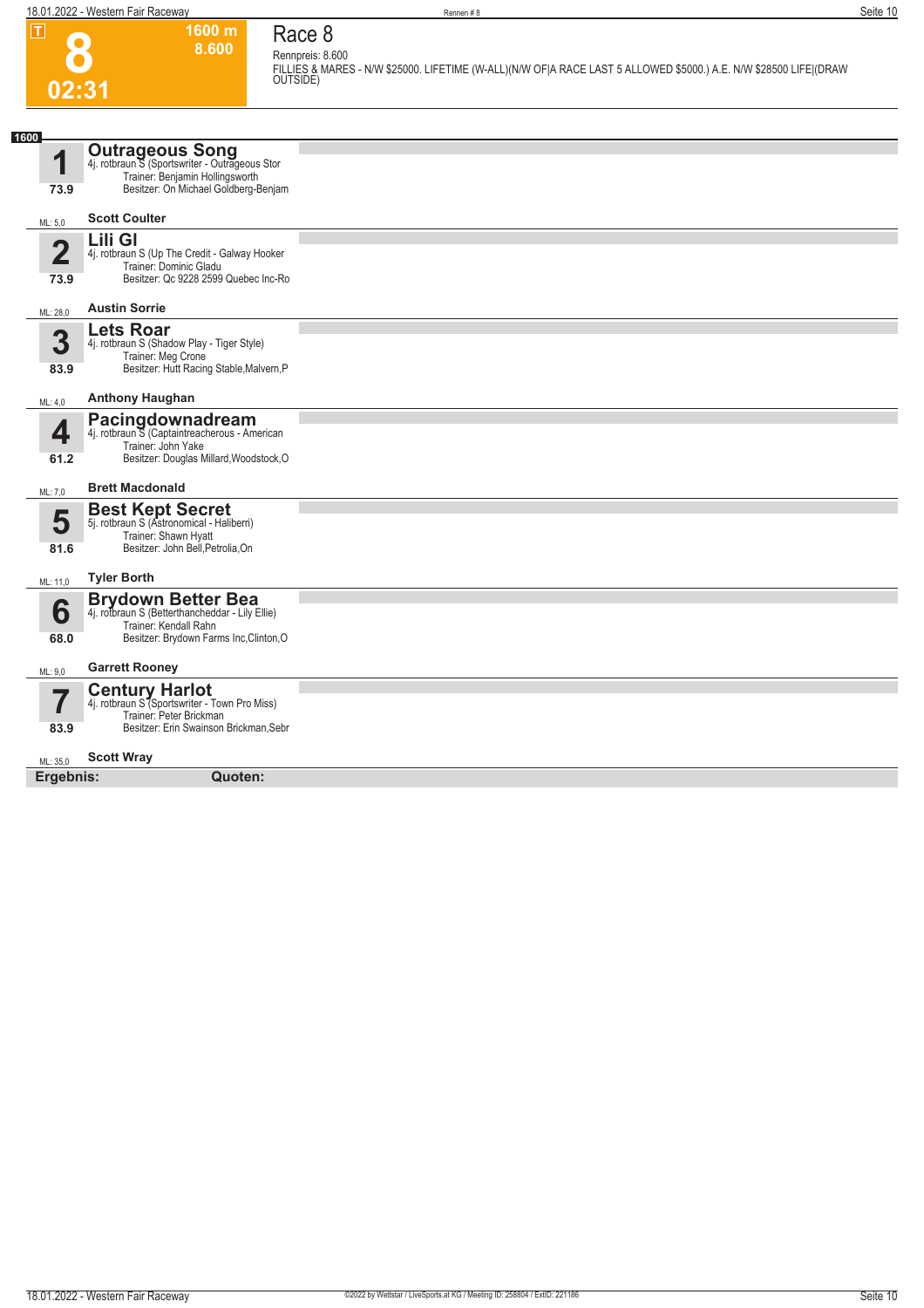| $\mathbf I$             | 1600 m<br>5.000                                                         | Race 9                                                                                          |
|-------------------------|-------------------------------------------------------------------------|-------------------------------------------------------------------------------------------------|
|                         |                                                                         | Rennpreis: 5.000<br>N/W \$1000. (F & M \$1250.) LAST 3 (W/O \$2000. (F & M \$2500.) LAST 5 N/E) |
| 02:54                   |                                                                         |                                                                                                 |
|                         |                                                                         |                                                                                                 |
| 1600                    | <b>Ilovewhatido</b>                                                     |                                                                                                 |
| 1                       | 9j. rotbraun W (No Pan Intended - Gussies Girl<br>Trainer: John Yake    |                                                                                                 |
| 70.3                    | Besitzer: Chris Yake, Dresden, On                                       |                                                                                                 |
| ML: 7,0                 | <b>Ryan Desroche</b>                                                    |                                                                                                 |
| $\overline{\mathbf{2}}$ | Young Drunk Punk<br>8j. rotbraun W (Bettors Delight - Benear)           |                                                                                                 |
| 68.0                    | Trainer: David Bain<br>Besitzer: David & Nathan Bain, Woodsl            |                                                                                                 |
|                         |                                                                         |                                                                                                 |
| ML: 9,0                 | <b>Garrett Rooney</b><br><b>Bet The Limit</b>                           |                                                                                                 |
| 3                       | 5j. grau W (Bettors Delight - Hilarious)                                |                                                                                                 |
| 83.9                    | Trainer: Randy Henry<br>Besitzer: Randy Henry, Clinton, On              |                                                                                                 |
| ML: 11,0                | <b>Scott Wray</b>                                                       |                                                                                                 |
|                         | <b>Mercenary</b><br>9j. rotbraun W (Somebeachsomewhere - Ideal          |                                                                                                 |
| 4                       | Trainer: George Ketros                                                  |                                                                                                 |
| 77.1                    | Besitzer: Mary Ketros, Arthur, On                                       |                                                                                                 |
| ML: 3,0                 | <b>George Ketros</b>                                                    |                                                                                                 |
| 5                       | <b>Deadly Action</b><br>8j. rotbraun W (Art Major - Spirit Of The West) |                                                                                                 |
| 61.2                    | Trainer: Jeff Graham<br>Besitzer: Gordon Graham, London-Jeff            |                                                                                                 |
| ML: 13,0                | <b>Brett Macdonald</b>                                                  |                                                                                                 |
|                         | <b>Premier Joy A</b> 8j. rotbraun W (Somebeachsomewhere - Lady          |                                                                                                 |
| 6                       | Trainer: Francis Guillemette                                            |                                                                                                 |
| 68.5                    | Besitzer: Jean Rene Plante, Burlington,                                 |                                                                                                 |
| ML: 5,0                 | <b>Travis Cullen</b>                                                    |                                                                                                 |
|                         | <b>Crankys Boy</b><br>6j. rotbraun W (Astronomical - Treboh Tee)        |                                                                                                 |
| 68.0                    | Trainer: Rick Edwards<br>Besitzer: Rick Edwards, Parkhill, On           |                                                                                                 |
| ML: 16,0                | <b>Marc St Louis</b>                                                    |                                                                                                 |
|                         | Midway Island<br>8j. rotbraun W (Somebeachsomewhere - Up F              |                                                                                                 |
| 8                       | Trainer: Rachel Andrew                                                  |                                                                                                 |
| 73.9                    | Besitzer: Rachel Andrew, Puslinch, On                                   |                                                                                                 |
| ML: 4,0                 | <b>Austin Sorrie</b>                                                    |                                                                                                 |
| Ergebnis:               | Quoten:                                                                 |                                                                                                 |